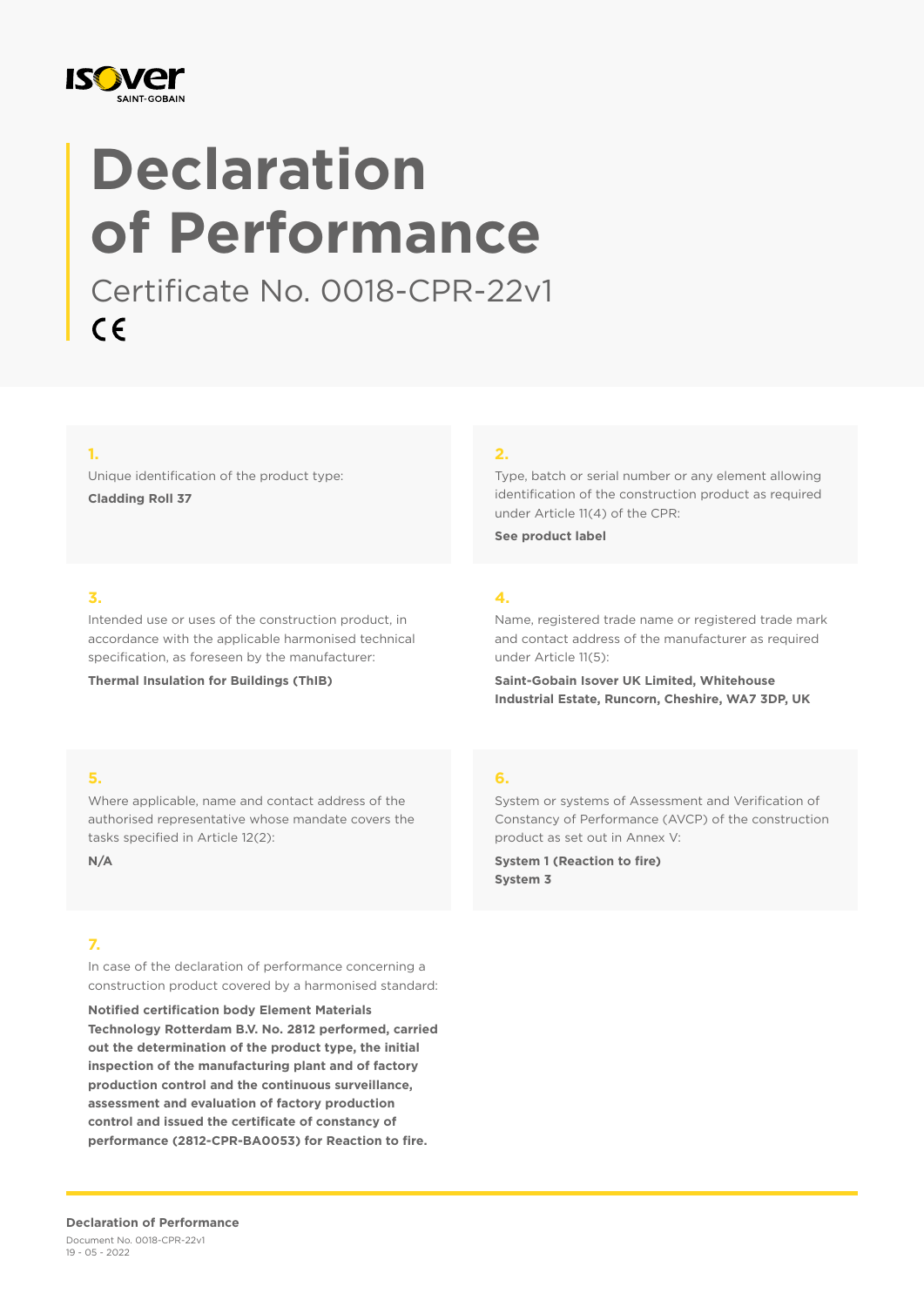## **8. Declared performance**

## Harmonised Technical Standard: EN 13162:2012 + A1:2015

| <b>Essential characteristics</b>                                                       | Performance                                    | Unit              | <b>Declared performance</b> |
|----------------------------------------------------------------------------------------|------------------------------------------------|-------------------|-----------------------------|
| Product name                                                                           |                                                |                   | Cladding Roll 37            |
| <b>Reaction to fire</b>                                                                |                                                | Euroclass         | A1                          |
| Release of dangerous substances to<br>the indoor environment                           | Release of dangerous substances (e)            |                   | <b>NPD</b>                  |
| Acoustic absorption index                                                              | Sound absorption                               |                   | <b>NPD</b>                  |
| Impact noise transmission index                                                        | Dynamic stiffness                              |                   | <b>NPD</b>                  |
|                                                                                        | Thickness                                      |                   | <b>NPD</b>                  |
|                                                                                        | Compressibility                                |                   | <b>NPD</b>                  |
|                                                                                        | Air flow resistivity                           |                   | <b>NPD</b>                  |
| Direct airborne sound insulation index                                                 | Air flow resistivity                           |                   | <b>NPD</b>                  |
| Continuous glowing combustion                                                          | Continuous glowing combustion (e)              |                   | <b>NPD</b>                  |
| <b>Thermal resistance</b>                                                              | Thermal resistance                             | $m^2$ .K/W        | 3.20                        |
|                                                                                        | Thermal conductivity                           | W/(m.K)           | 0.037                       |
|                                                                                        | Thickness                                      | mm                | 120                         |
|                                                                                        | Thickness class                                |                   | T1                          |
| <b>Water permeability</b>                                                              | Short term water absorption                    | kg/m <sup>2</sup> | <b>NPD</b>                  |
|                                                                                        | Long term water absorption                     |                   | <b>NPD</b>                  |
| Water vapour permeability                                                              | Water vapour transmission                      |                   | <b>NPD</b>                  |
| <b>Compressive strength</b>                                                            | Compressive stress<br>or compressive strength  |                   | <b>NPD</b>                  |
|                                                                                        | Point load                                     |                   | <b>NPD</b>                  |
| Durability of Reaction to fire against<br>heat, weathering, ageing/degradation         | Durability characteristics (a)                 | Euroclass         | A1                          |
| Durability of thermal resistance against<br>heat, weathering, ageing/degradation       | Thermal resistance (b)                         | $m^2$ .K/W        | 3.20                        |
|                                                                                        | Thermal conductivity (b)                       | W/(m.K)           | 0.037                       |
|                                                                                        | Durability characteristics (c)                 |                   | <b>NPD</b>                  |
| Tensile/flexural strength                                                              | Tensile strength perpendicular<br>to faces (d) |                   | <b>NPD</b>                  |
| Durability of compressive strength<br>against heat, weathering, ageing/<br>degradation | Compresive creep                               |                   | <b>NPD</b>                  |

**NPD** No Performance Determined

**(a)** No change in Reaction to fire properties for mineral wool products. The fire performance of mineral wool does not deteriorate with time. The Euroclass classification of the product is related to the organic content, which cannot increase with time.

**(b)** Thermal conductivity of mineral wool products does not change with time.

**(c)** For dimensional stability thickness only.

**(d)** This characteristic also covers handling and installation.

**(e)** European test methods are under development.

#### **Declaration of Performance**

Document No. 0018-CPR-22v1 19 - 05 - 2022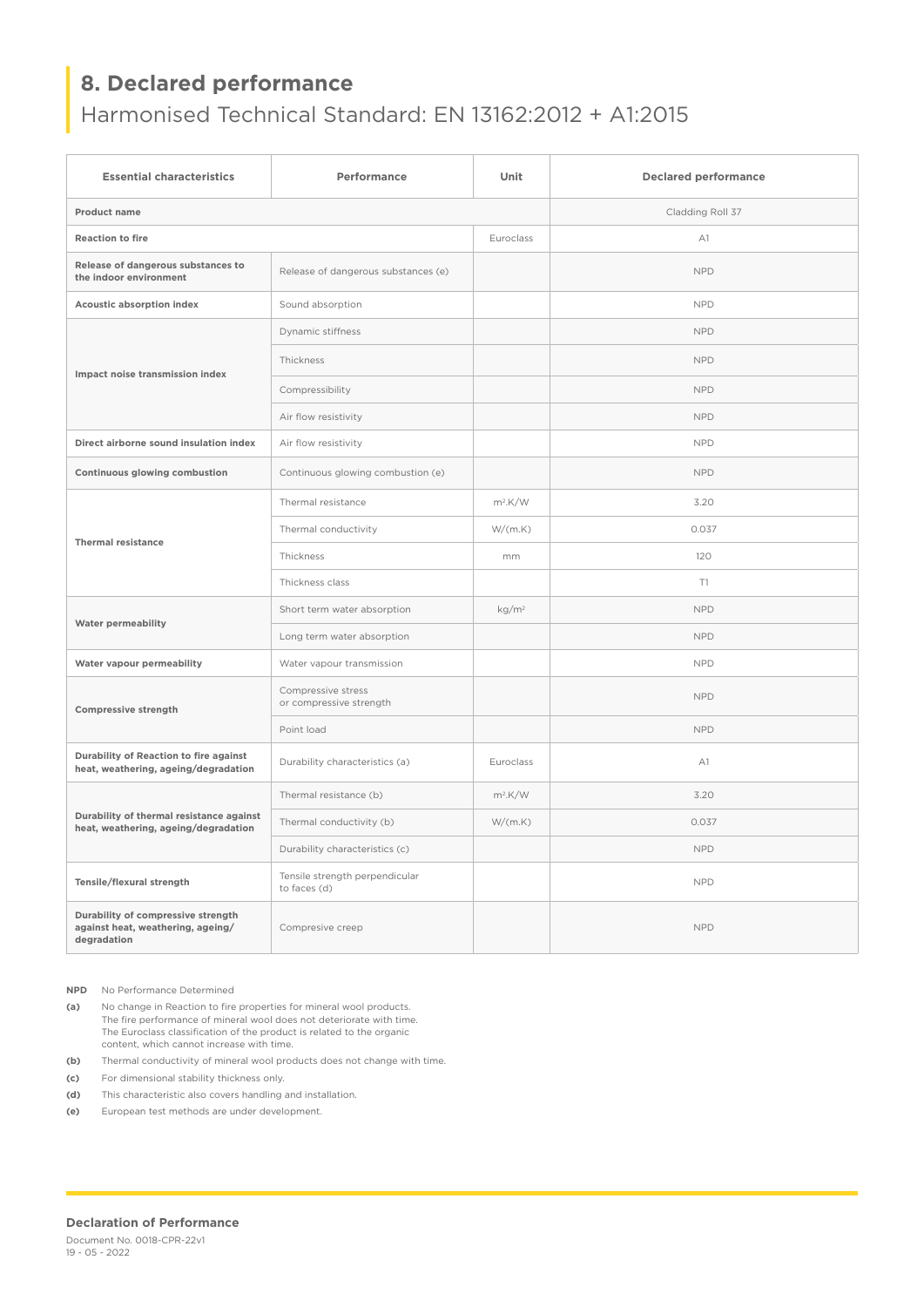#### **9.**

The performance of the product identified in points 1 and 2 is in conformity with the declared performance in point 8.

This declaration of performance is issued under the sole responsibility of the manufacturer identified in point 4.

Signed for and on behalf of the manufacturer by:

Dan of Die

**Dean O'Sullivan**, Managing Director Runcorn. 19th May 2022